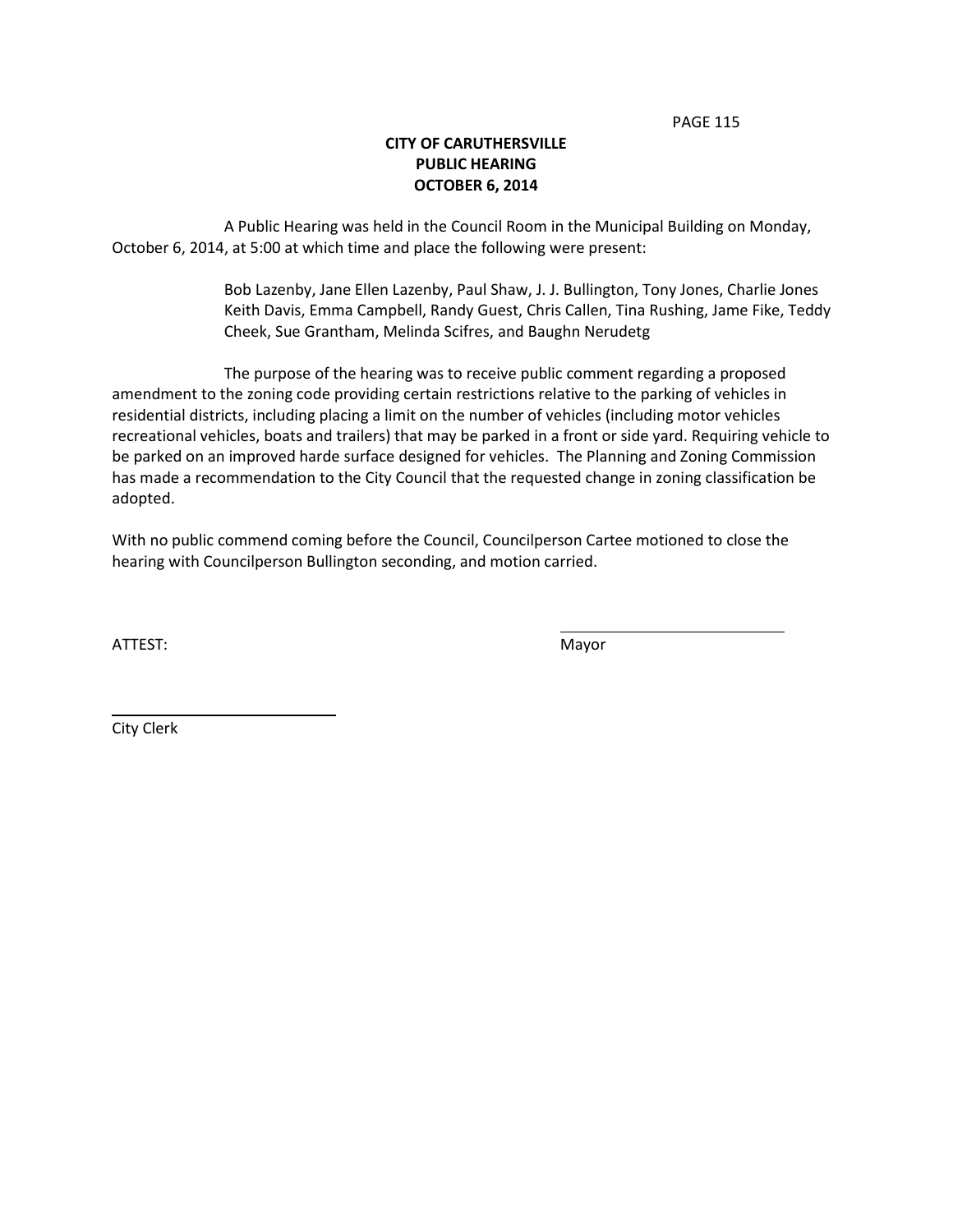### **CITY OF CARUTHERSVILLE OCTOBER 6, 2014**

BE IT REMEMBERED that Council of the City of Caruthersville met in regular session in the Council Room of the Municipal Building on Monday, October 6, 2014, at 5:07 p.m., at which time and place the following were present:

| Sue Grantham              | Mayor                 |
|---------------------------|-----------------------|
| <b>Melinda Scifres</b>    | <b>City Clerk</b>     |
| Lawrence Dorroh           | <b>City Counselor</b> |
| <b>Tony Jones</b>         | Sergeant at Arms      |
| Merideth (Baughn)         | Councilperson         |
| Rodgers                   | Councilperson         |
| <b>Bullington</b>         | Councilperson         |
| Cartee                    | Councilperson         |
| Cheek                     | Councilperson         |
| Fike                      | Councilperson         |
| Hood (Absent)             | Councilperson         |
| Merideth (B. T.) [Absent] | Councilperson         |
|                           |                       |

The number of members necessary to consider a quorum being present, the Mayor called the meeting to order and announced the meeting was in session for the transaction of business.

The first order of business to come before the Council was the approval of the minutes of the last meeting. Upon motion duly made by Councilperson Rodgers, seconded by Councilperson Cartee, the minutes were unanimously approved.

Mayor Grantham reported bids had been opened for a concrete saw to be used on the streets. One bid had been received from Nu Way Concrete Equipment in Jackson, Missouri, in the amount of \$5,614.50. The saw had been budgeted from Sales Tax in the amount of \$7,500. After discussion, Councilperson Cartee motioned to accept the bid, and amend the Sales Tax Budget, with Councilperson Baughn Merideth seconding, and motion carried unanimously.

Councilperson Cartee reported the Fire Department had made ten fire calls from September 15 through October 6. He reminded everyone that this was Fire Safety Week.

The Police and Fire Committee had met prior to the meeting to discuss the purchase of a tanker truck for the department. Councilperson Cartee motioned to advertise for bids for a tanker truck, with Councilperson Baughn Merideth seconding, and motion carried. Counselor Dorroh will prepare the ad for the truck, and bids will be opened before November 1.

During the month of September, the animal control officer reported picking up thirteen cats, and eighteen dogs. Two dogs have been adopted. The state performed an inspection on the shelter, and the City passed the inspection. The Animal Control Office is requesting that two cat cages be purchased at a cost of \$1,290. The expenditure will come from the Humane equipment line.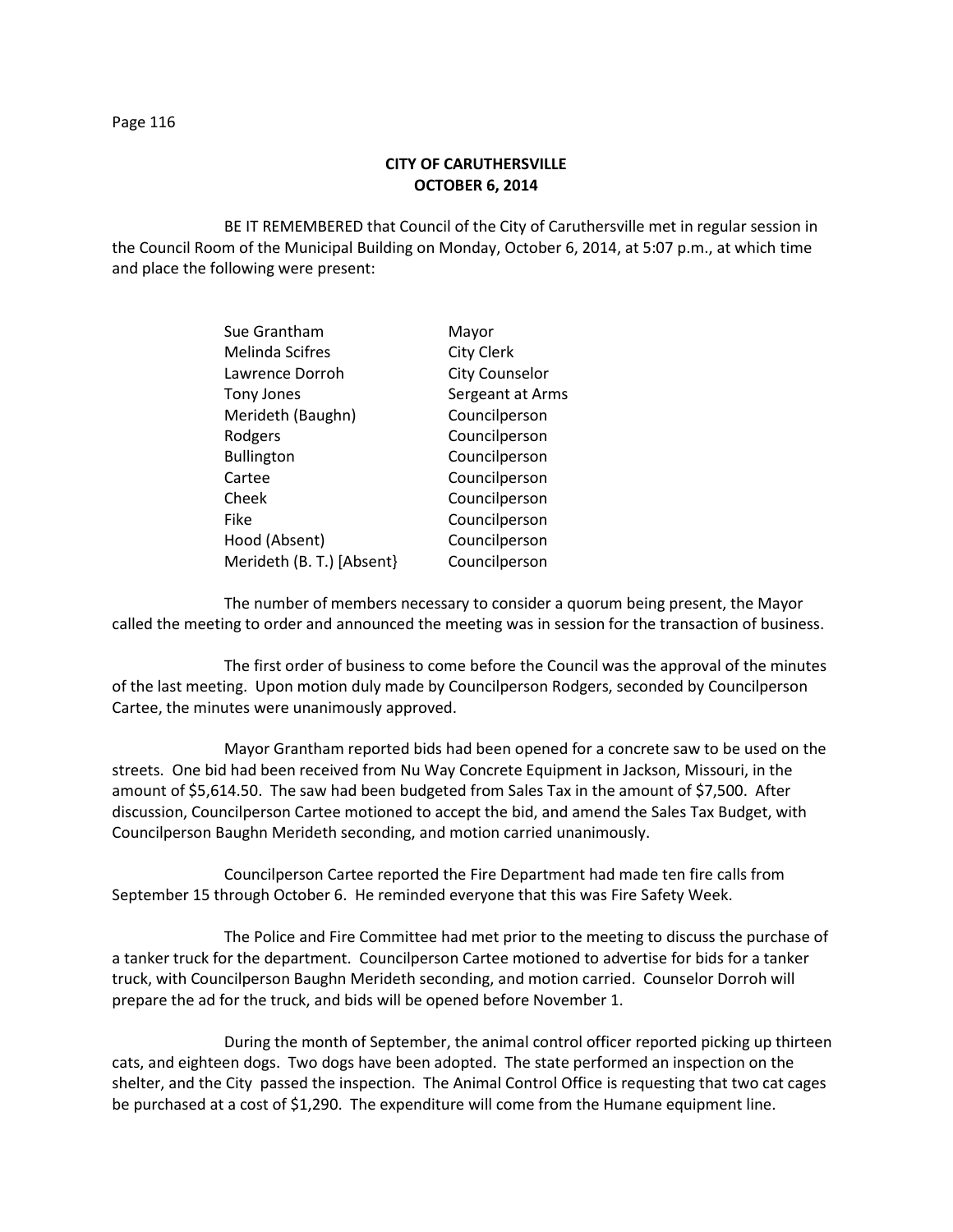Councilperson Cartee motioned to approve the expenditure, with Councilperson Rodgers secondomg, and motion carried.

Police Chief Tony Jones reported Scott Tiedtke had turned in his two week notice, and Tuesday is his last day. He thanked the Council for the opportunity to work for the Caruthersville Police, and has enjoyed working with the department. Of the two men that was hired at the last Council meeting, one man has started to work, and the other is still obtaining his certificate.

Police Chief Jones then asked the Council to approve \$2,000 from the Asset Forfeiture Fund for a community event – Halloween Trunk or Treat. The event would be held at the Public Safety Center on Halloween night to give children a safe place to celebrate Halloween. Councilperson Cartee motioned to approve the expenditure, with Councilperson Bullington seconding, and motion carried unanimously.

The representative from Hi-Tech then reported to the Council he was three weeks behind in installing the cameras for the police department. The cameras will be placed in various areas that will enable the police to watch community wide. The cameras are at the police department He will be working to complete the project.

Councilperson Rodgers then reported there were two locations that needed to have someone look at the debris that had been placed next to the curb. The fire department had been called out twice to extinguish a fire that was started with the debris. The locations were 13<sup>th</sup> and Vest and 13<sup>th</sup> and Franklin.

Paul Shaw, Water/Wastewater Manager, reported two of the large water line repairs have been completed, and the holes have been filled in by the crews. One employee has been hired was a water distribution laborer. Also, the public can now pay their water bill online by going to [https://caruthersvillecity.epayub.com](https://caruthersvillecity.epayub.com/). It is hoped that a link will be placed on the City's website for the online payments. He reported the lift station at Jiffy Jim's has been replaced, and the project is completed. The contractor can now move to Magnolia to repair the sewer line.

The report from the Operations Supervisor was then read as follows: There have been several street break repairs, as follows: South Ward,  $19<sup>th</sup>$  and Truman,  $13<sup>th</sup>$  and Collins two in the 1000 block of West  $13<sup>th</sup>$ , West  $12<sup>th</sup>$  and Collins, and two at West  $10<sup>th</sup>$  and Madison. It was reported the doors are in for the City Clerk's office and the Chamber office . The draft of the changes in the water office and the collector's office have been completed, but have not been reviewed at this time. Work is continuing to make the City Hall secure. The Operations Supervisor is working on separating the electrical at the Cupples Building for the college and the business that leases a section of the building. Work is continuing on the Reynolds Park project. The airport project, which is an expansion of the runway and 8 t-hangars should beging this week. And be completed by May 27, 2015. Paperwork for the electrical wiring at the airport is not completed, but this could mean \$12,700 in grant funds for the project upon completion.

.Keith Davis, Parks/Recreation Director, reported the playground equipment for French Park was delivered, and should be installed stating this week. The equipment will benefit handicapped children. The swim team held their meet, and about 300 people attended the event. The next meet will be October 25. This was the last day for kickball sign-ups. Approximately 95 children have signed up.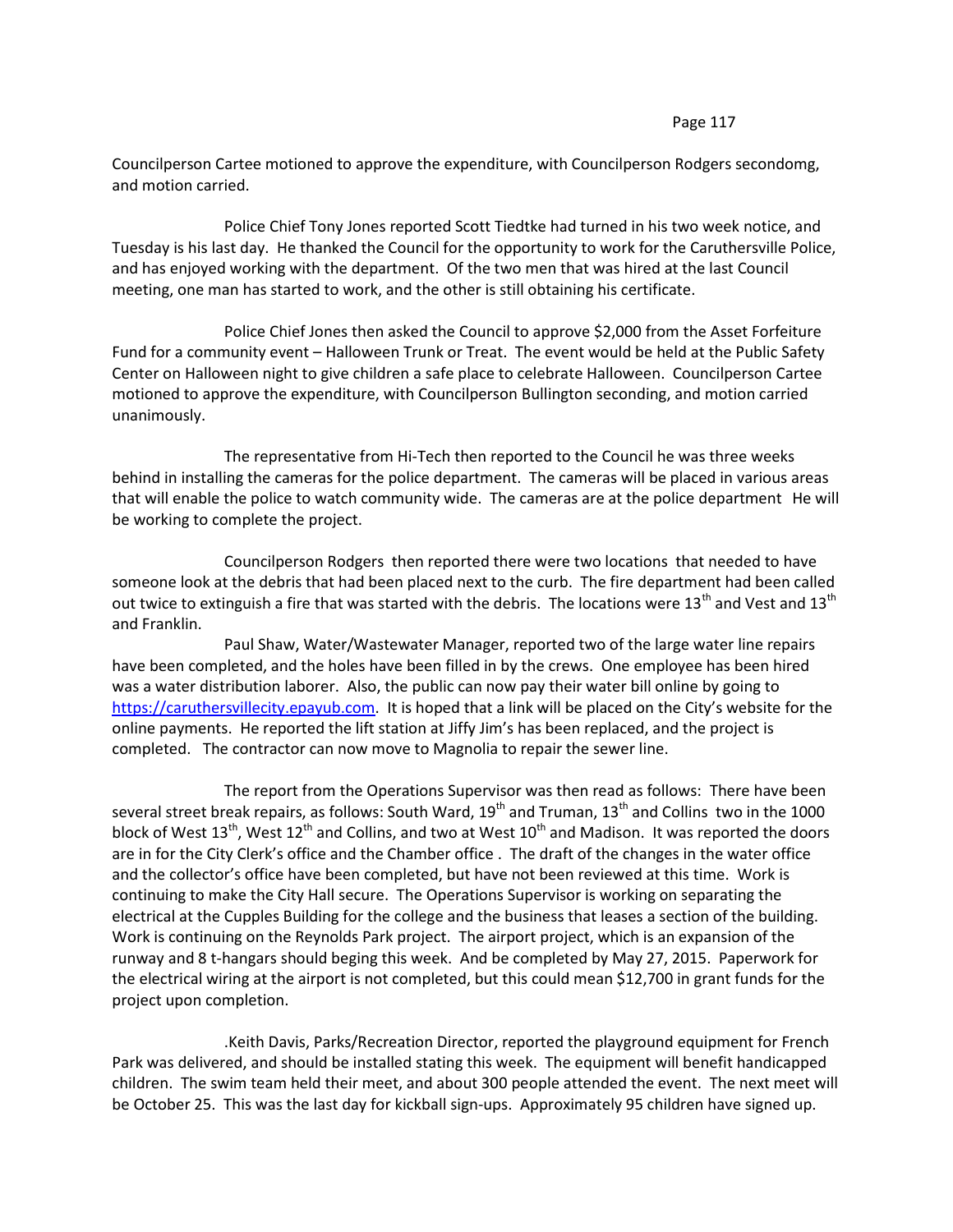Councilperson Bullington thanked all of the department heads that attended the Chamber luncheon. They did a great job.

Mayor Grantham then asked the Council approve the change order for the lift station at Jiffy Jim's. The amount for the change order was \$6,000, due to the cost of the relocation of the station. Councilperson Cartee motioned to approve the change order, with Councilperson Bullington seconding, and motion carried.

After discussion, Councilperson Cartee offered and moved the approval of the following ordinance, and the same was read for the first time:

### **BILL NO. 2014-8 ORDINANCE NO. 2014-8**

# **AN ORDINANCE AMENDING CHAPTER 405 OF THE CODE OF ORDINANCES OF THE CITY OF CARUTHERSVILLE, MISSOURI TO PROVIDE REGULATIONS RELATING TO THE PARKING OF VEHICLES ON RESIDENTIAL PROPERTIES**

WHEREAS, the Planning and Zoning Commission, at a meeting duly called and held on the 25<sup>th</sup> day of August, 2014, recommended passage of the ordinance with minor amendments as reflected in their minutes; and

WHEREAS, the City Council has held a public hearing upon 15 days notice duly published at which citizens were given the opportunity to be heard with respect to the amendments to the zoning code contained herein;

NOW, THEREFORE, BE IT ORDAINED BY THE CITY COUNCIL OF THE CITY OF CARUTHERSVILLE, MISSOURI, AS FOLLOWS:

**Section 1.** Chapter 405 of the Code of Ordinances of the City of Caruthersville is hereby amended by the addition of new section 405.615 which shall read in full as follows:

## **SECTION 405.615: PARKING RESTRICTIONS IN RESIDENTIAL DISTRICTS**

The following regulations shall govern the parking of vehicles, trailers, recreational vehicles and boats (all of which are referred to herein generally as vehicles) within any residential district in the city:

 (1) Parking spaces may be located and vehicles may be parked in any required yard, provided, however, any parking space in a front yard or side yard adjoining a street shall be on a driveway only. Driveways and parking areas shall be constructed of an improved surface of asphalt, concrete, brick, gravel, chat or driveway pavers.

 (2) Driveways and parking areas for R-1, R-2, R-3, and R-5 zones shall occupy no more than 35% of a required front yard.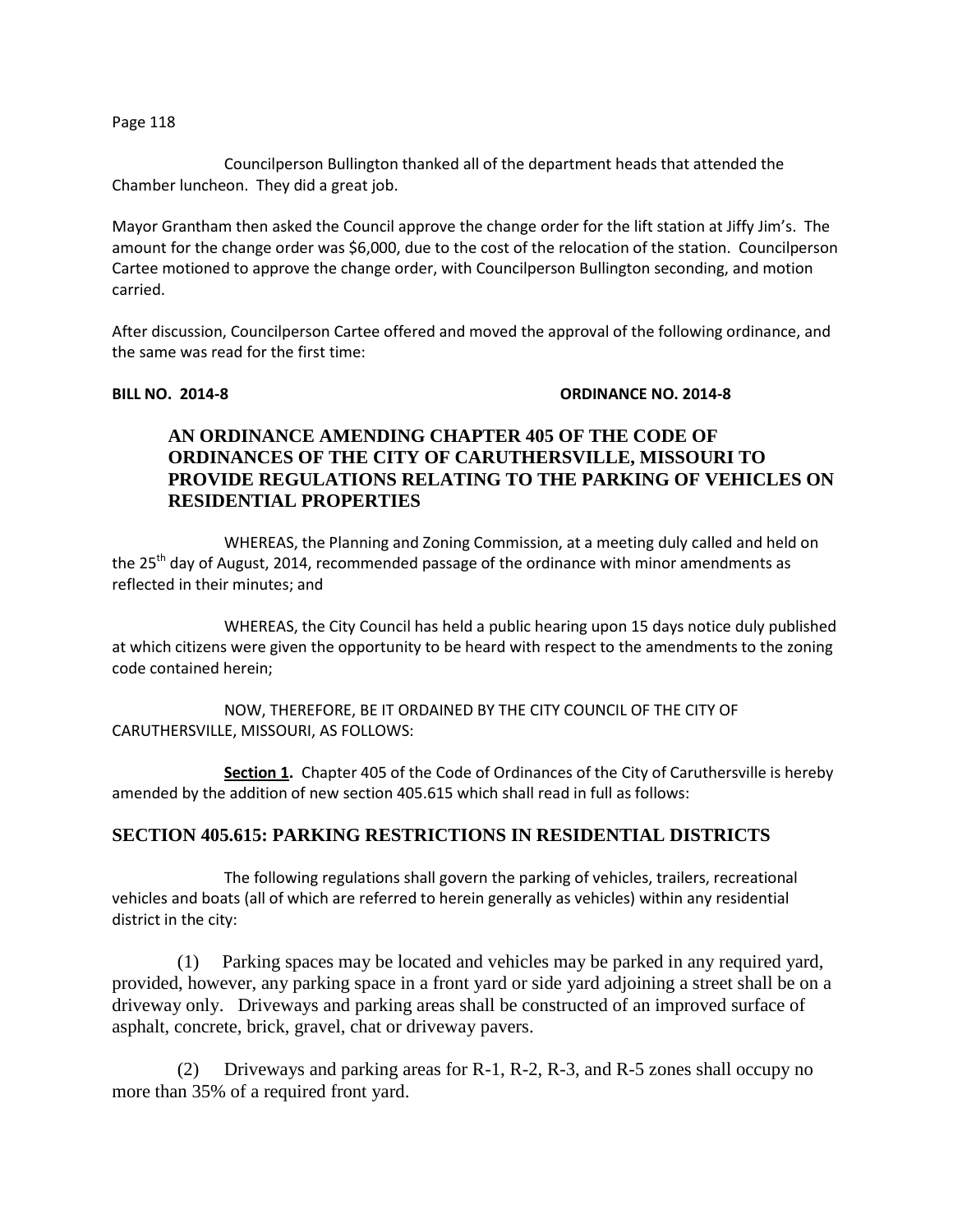(3) No more than 5 vehicles may be parked in the front and side yards of any one residential dwelling for periods in excess of 24 hours. All other vehicles must be parked in the rear yard.

 (4) No trucks or trailers of any kind, or any portions thereof, shall be used for storage purposes.

(5) No more than one commercial motor vehicle (as defined in § 301.010 of the Revised Statutes of Missouri) is permitted to be parked on a lot within a residential district, and then only in a side or rear yard.

(6) No more than one camper trailer, motor home or other recreational vehicle may be parked on a lot within a residential district.

(7) No vehicle shall be parked or stored on a residential lot so as to constitute a nuisance in violation of § Chapter 220 of this code.

**Section 2.** All other provisions in Chapter 405 shall remain unchanged and in full force and effect.

**Section 3**. This ordinance shall be in full force and effect from and after its passage and approval.

READ TWO TIMES, PASSED AND APPROVED THIS  $\_6^{\text{th}}$  DAY OF October, 2014.

\_\_\_\_s/Sue Grantham\_\_\_\_\_\_\_\_\_\_\_\_\_\_\_\_

ATTEST Mayor s/Melinda Scitres\_\_\_\_\_\_\_ City Clerk

After discussion, the unanimous consent of the Council is asked for a second reading of Bill No, 2014-08 is read the second time. The question before the Council now is shall Bill No. 2014-08 to be known as Ordinance No. 2014-08 pass and become law as read the second time, which resulted in the following vote on said question, to-wit:

| Merideth, Baughn  | Yes | Cheek  | Yes  |
|-------------------|-----|--------|------|
| Rodgers           | Yes | Fike   | Yes  |
| <b>Bullington</b> | Yes | Cartee | Yes. |

Upon the Mayor declaring that Bill No. 2014-08 to be known as Ordinance No. 2014-08 is passed and approved by the Council, the Mayor did approve the bill, and affix her signature and was attested by the City Clerk.